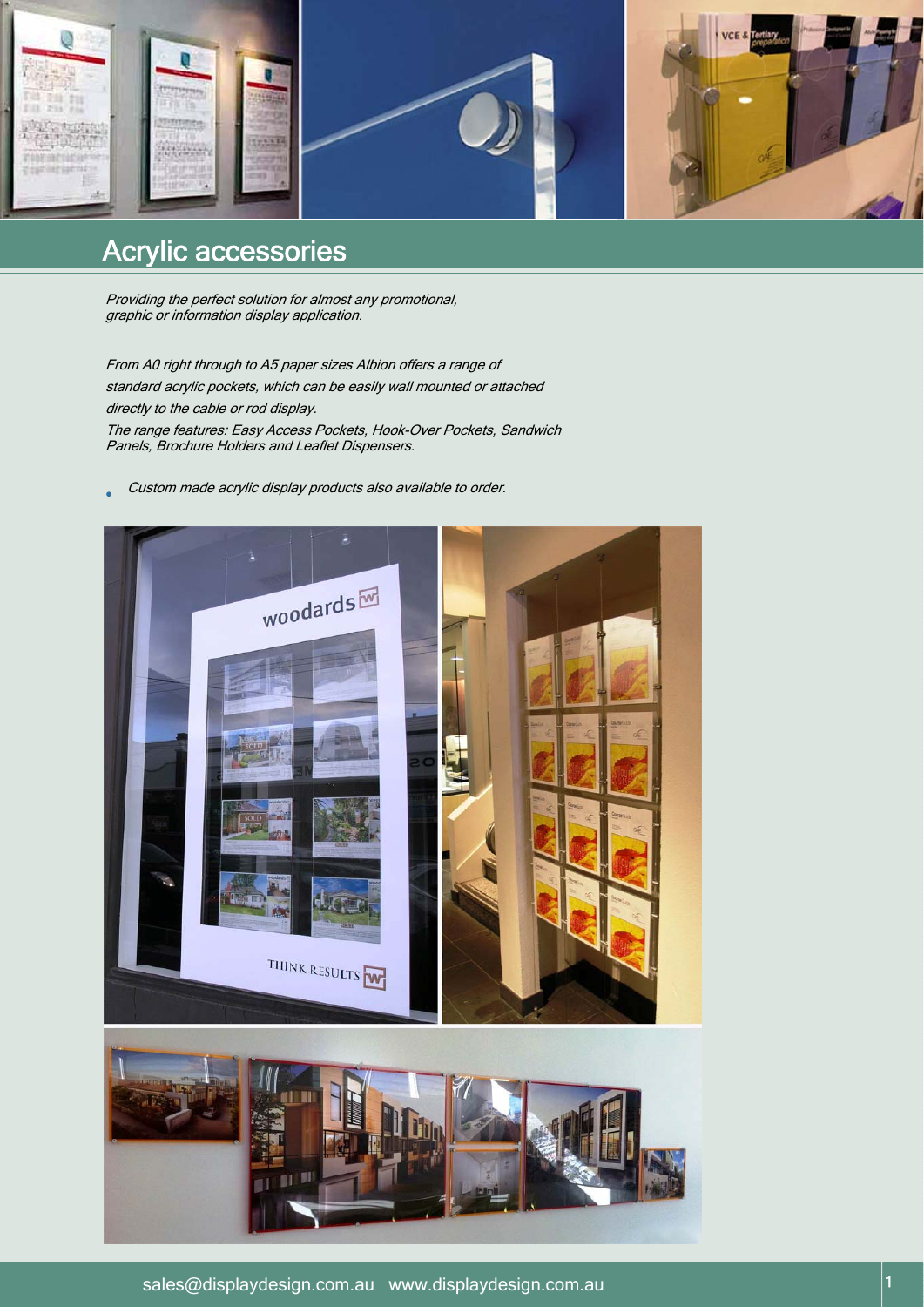# Acrylic accessories







## Easy access poster pockets

|                    | <b>Size</b>        | <b>Holds</b>   | Code |
|--------------------|--------------------|----------------|------|
| Portrait           | 218mmH x 180mmW    | A5             | 6100 |
| Portrait           | 305mmH x 240mmW    | A4             | 6101 |
| Portrait           | $428$ mmH x 330mmW | A <sub>3</sub> | 6102 |
| Portrait           | 602mmH x 460mmW    | A2             | 6106 |
| Portrait           | 849mmH x 630mmW    | A <sub>1</sub> | 6107 |
| Portrait           | 1197mmH x 871mmW   | A0             | 6111 |
| Landscape          | 156mmH x 240mmW    | A5             | 6103 |
| Landscape          | 218mmH x 330mmW    | A4             | 6104 |
| Landscape          | 305mmH x 460mmW    | A <sub>3</sub> | 6105 |
| Landscape          | 428mmH x 630mmW    | A2             | 6108 |
| Landscape          | 602mmH x 875mmW    | A <sub>1</sub> | 6109 |
| 3mm clear acrylic. |                    |                |      |

Custom sizes can also be produced to order.

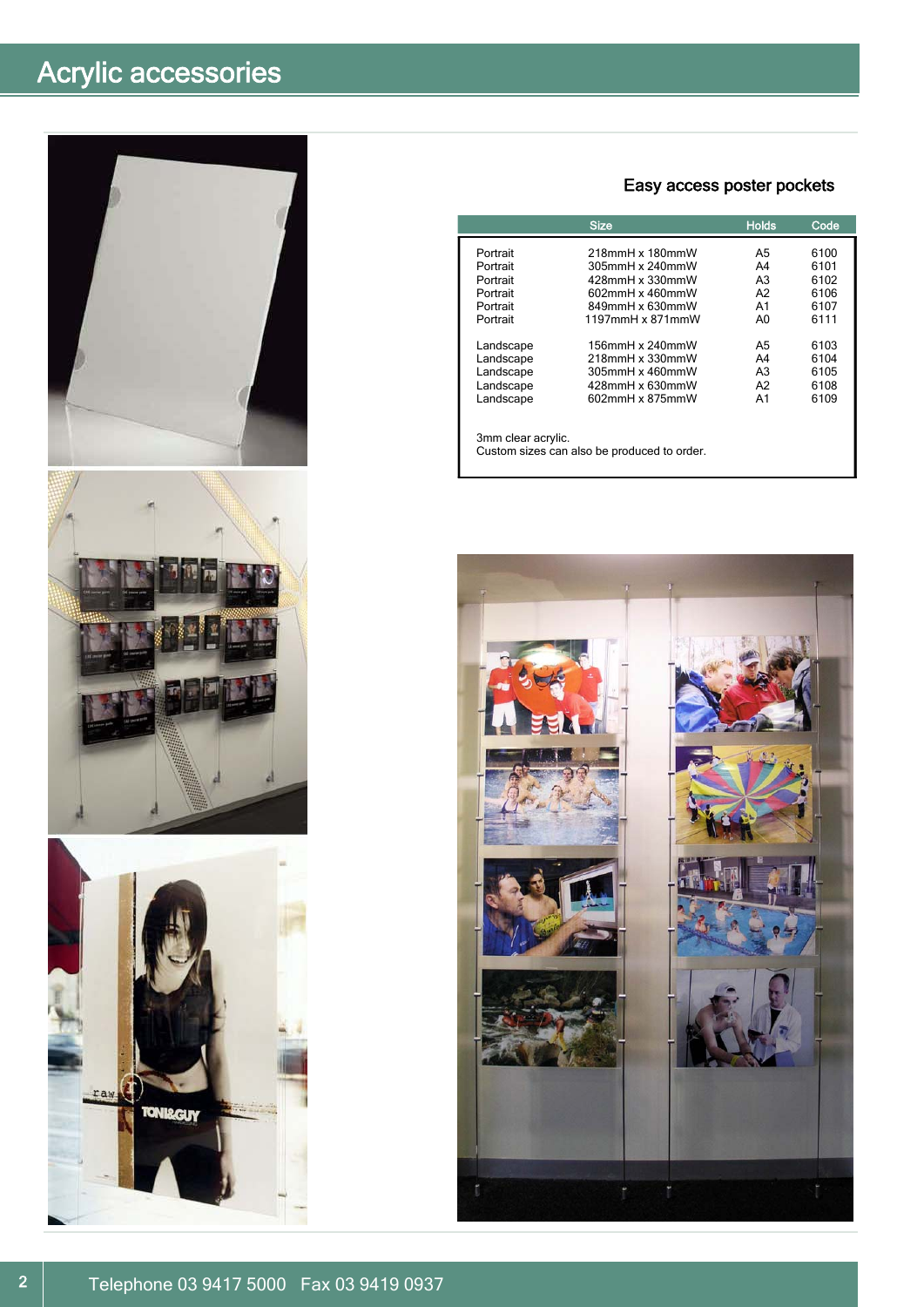|    | Pocket clamp                                                                                   |                                    |                                                                        | Pocket clamp |
|----|------------------------------------------------------------------------------------------------|------------------------------------|------------------------------------------------------------------------|--------------|
|    | For use with easy                                                                              | <b>Finish</b>                      | <b>Size</b>                                                            | Code         |
|    | access                                                                                         | High impact acrylic                | 50mm long                                                              | 6119         |
|    | Can fit above 2 x A4,<br>$3 \times DL$ and $4 \times DL$<br>brochure holders                   | <b>Finish</b><br>3mm clear acrylic | Double A4 portrait easy access poster pockets<br><b>Size</b><br>460mmW | Code<br>6128 |
|    |                                                                                                |                                    | Triple A4 portrait easy access poster pockets                          |              |
|    |                                                                                                | <b>Finish</b>                      | <b>Size</b><br>680mmW                                                  | Code<br>6129 |
|    |                                                                                                | 3mm clear acrylic                  |                                                                        |              |
|    | A4 brochure holder with<br>aluminium spacers                                                   |                                    | Single A4 brochure holder                                              |              |
|    |                                                                                                | Finish                             | <b>Size</b>                                                            | Code         |
|    | Can fit under A4 portrait and<br>A5 landscape easy access<br>poster                            | 3mm clear acrylic                  | 240mmW x 36mmD                                                         | 6131         |
| 34 | Double A4 brochure holder with<br>aluminium spacers                                            |                                    | 2 x A4 brochure holder                                                 |              |
|    |                                                                                                | Finish                             | <b>Size</b>                                                            | Code         |
|    | Can fit under A2 portrait, double A4<br>portrait or A3 landscape easy access<br>poster pockets | 3mm clear acrylic                  | 460mmW x 36mmD                                                         | 6132         |
|    |                                                                                                |                                    | 3 x A4 brochure holder                                                 |              |
|    | 3 x A4 brochure holder with                                                                    | Finish                             | <b>Size</b>                                                            | Code         |
|    | aluminium spacers                                                                              | 3mm clear acrylic                  | 690mmW x 36mmD                                                         | 6133         |
|    |                                                                                                |                                    | 4 x A4 brochure holder                                                 |              |
|    | 4 x A4 brochure holder with<br>aluminium spacers                                               | <b>Finish</b>                      | <b>Size</b>                                                            | Code         |
|    |                                                                                                | 3mm clear acrylic                  | 910mmW x 36mmD                                                         | 6138         |
|    |                                                                                                |                                    | 5 x A4 brochure holder                                                 |              |
|    | 5 x A4 brochure holder with<br>aluminium spacers                                               | <b>Finish</b>                      | <b>Size</b>                                                            | Code         |
|    |                                                                                                | 3mm clear acrylic                  | 1130mmW x 36mmD                                                        | 6139         |
|    |                                                                                                |                                    | 6 x A4 brochure holder                                                 |              |
|    | 6 x A4 brochure holder with<br>aluminium spacers                                               | <b>Finish</b><br>3mm clear acrylic | <b>Size</b><br>1350mmW x 36mmD                                         | Code<br>6140 |
|    |                                                                                                |                                    | 7 x A4 brochure holder                                                 |              |

7 x A4 brochure holder with **Finish** Size Size Code<br>aluminium spacers **Code** 3mm clear acrylic 1570mmW x 36mmD 6141

1570mmW x 36mmD